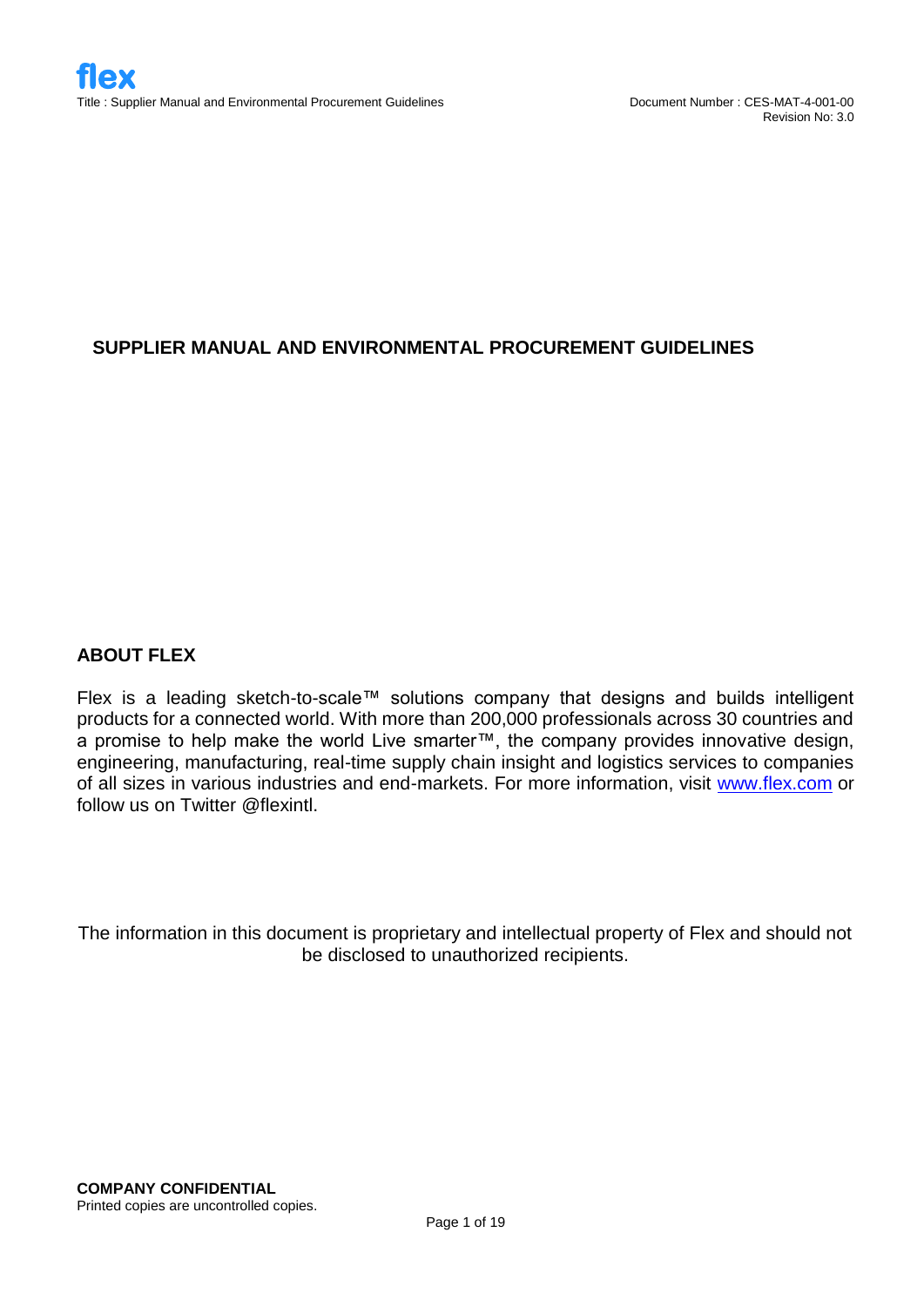# **TABLE OF CONTENTS**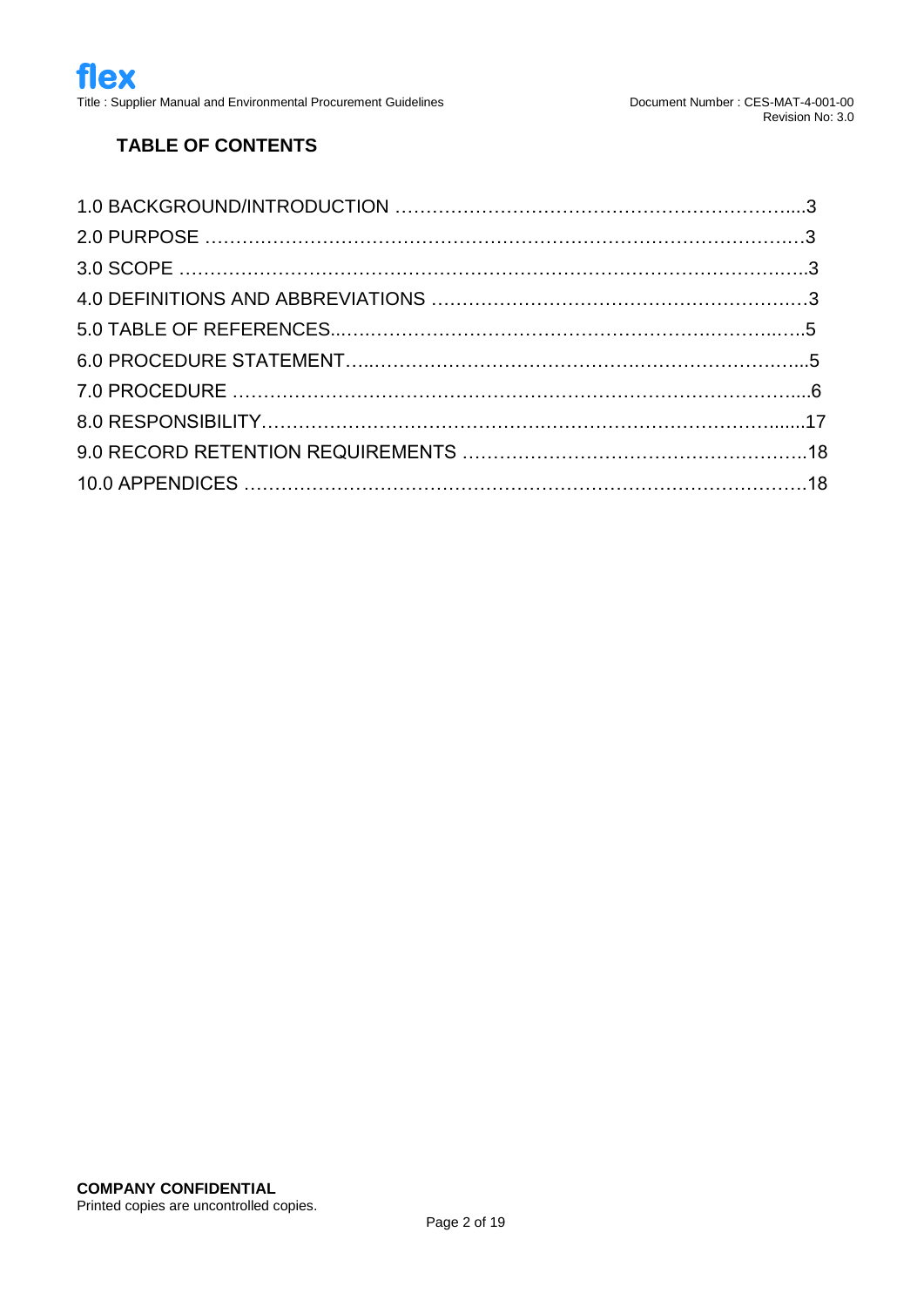#### **1.0 BACKGROUND/INTRODUCTION**

In 2006, the world was introduced to new environmental directives enacted in Europe, RoHS (Restriction of the Use of certain Hazardous Substances in Electrical and Electronic Equipment) and WEEE (Waste Electrical and Electronic Equipment), that defined a new era of environmental awareness and compliance.

Since 2006, the enactment of environmental laws in other countries and the establishment of environmental requirements in major brand companies have escalated at an exponential rate. Now the world has REACH (Registration, Evaluation, Authorization and Restriction of Chemicals) and it's growing list of SVHCs (Substances of Very High Concern), RoHS Recast (update to original RoHS directive that now eliminates certain excluded industries and removes originally defined exemptions), as well as many other laws from China, Korea, Japan, South America and others.

Part/ Product environmental compliance requirements have been continually evolving over the last numbers of years including the type of products flex is producing. This means that both flex and suppliers are no longer relying on the basic suite of the EU RoHS/REACH/WEEE requirements but a whole range of other requirements.

Flex has participated fully in the compliancy efforts since before 2006 but has realized that simple environmental declaration solutions cannot effectively keep pace with the legal change velocity. As a result, Flex has introduced a new environmental data management process based on the IPC1752A declaration protocol that allows us to keep pace with the regulations and provide due diligence to our customers. Flex provides manufacturing services for our many customers who have varying environmental requirements and this new process allows us to meet all such requirements. Materials that Flex adds to customer products will all be evaluated with Full Material Content declarations with the goal to ensure compliance to regulations in all products our materials are built in to.

#### **2.0 PURPOSE**

This supplier manual is intended to provide you, our valued suppliers, with the knowledge and guidelines to determine the homogeneity of materials and to correctly provide the information to Flex in determining and maintaining the environmental compliance status of the identified materials and or products to identified environmental legal, regulatory, industry or customer requirements. Flex appreciates your participation in this initiative and we look forward to working with you to ensure environmental sustainability in our world.

#### **3.0 SCOPE**

This supplier manual applies to all materials, components, parts, assemblies and/or products supplied to Flex. The procedures described herein comprise a mandatory process for all suppliers and Parts provided to Flex.

#### **4.0 DEFINITIONS and ABBREVIATIONS**

| 4.1. | Product          | A product is a conglomeration of assembled parts as finished goods and a<br>whole entity ready for end-user application & usage.                                                                    |
|------|------------------|-----------------------------------------------------------------------------------------------------------------------------------------------------------------------------------------------------|
|      | 4.2. Assembly    | An assembly is a collection of components and materials that are not<br>intended to be disassembled or cannot reasonably be disassembled without<br>the use of a specialized tool, by the end user. |
|      | 4.3. <b>Part</b> | A part is any item or assembly that a supplier sells to Flex that is incorporated<br>into Flex products.                                                                                            |
| 4.4. | <b>Component</b> | A component is a combination of homogeneous materials that have been<br>formed into a single manufactured part.                                                                                     |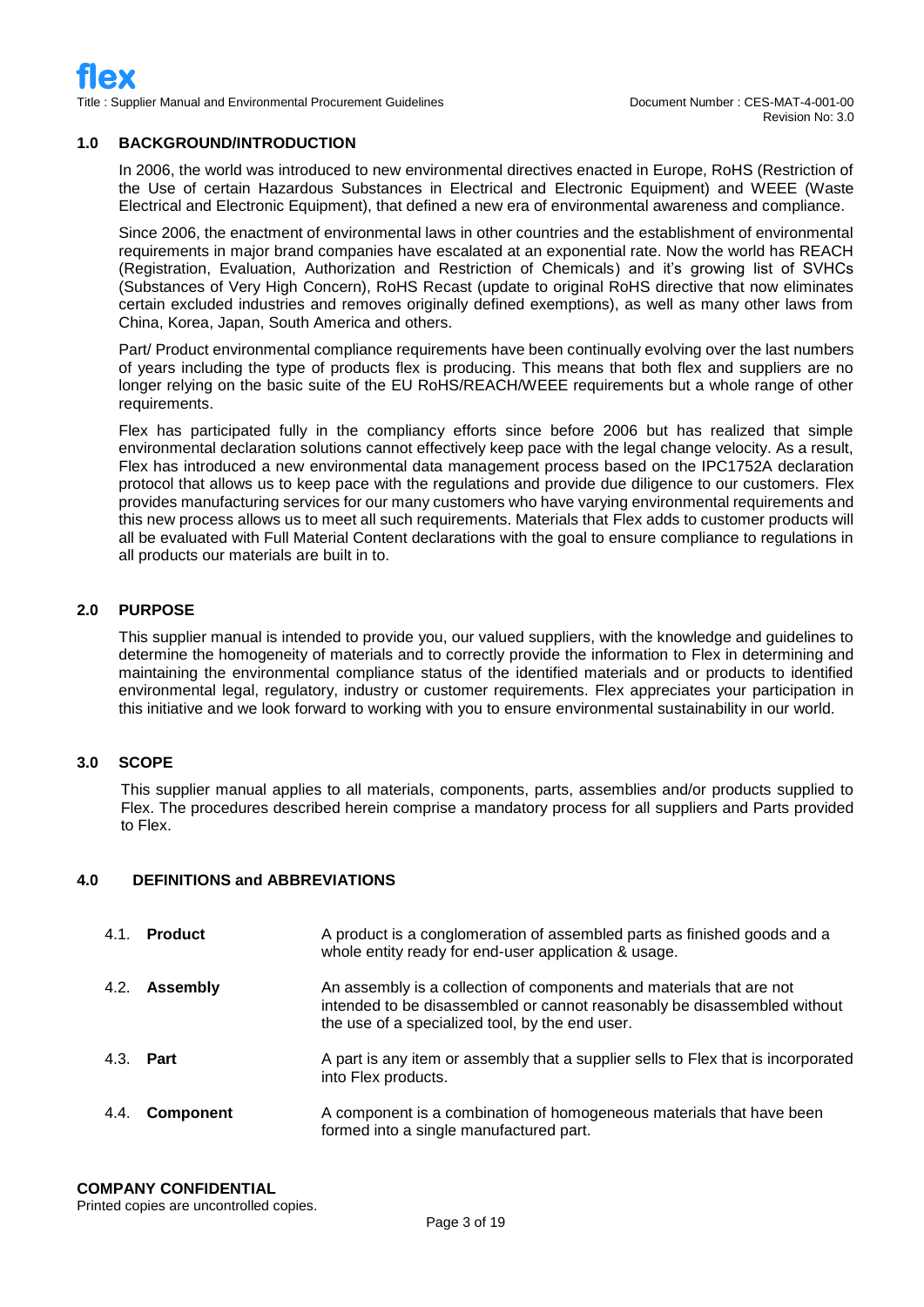Title : Supplier Manual and Environmental Procurement Guidelines

| 4.5. | <b>Material</b>                        | Materials are items used to construct parts. Material is always made up of<br>one or more substances.                                                                                                                                                                                                                                                                                                                                                                                                                                                                                                                                      |
|------|----------------------------------------|--------------------------------------------------------------------------------------------------------------------------------------------------------------------------------------------------------------------------------------------------------------------------------------------------------------------------------------------------------------------------------------------------------------------------------------------------------------------------------------------------------------------------------------------------------------------------------------------------------------------------------------------|
| 4.6. | <b>Substance</b>                       | A substance is a chemical element, compound, or polymer (if it has a CAS<br>number). All substances are materials, but all materials are not necessarily<br>substances. For example: brass is a material that is made up of copper and<br>zinc substances. Zinc metal is a material and a substance. Polycarbonate is<br>a material and a substance because there is a CAS number (25037-45-0) for<br>it. Lexan is the brand name for a material. Lexan is not a substance because<br>it can include other constituents besides the polycarbonate substance and<br>because it does not have a CAS number.                                  |
| 4.7. | <b>Full Material Declaration (FMD)</b> |                                                                                                                                                                                                                                                                                                                                                                                                                                                                                                                                                                                                                                            |
|      |                                        | A full material declaration discloses 100% of the homogenous materials that<br>are found in the supplied materials/parts and 100% of all the substances that<br>are contained in those materials. Materials or substances (whether<br>"Intentionally Added" or not) contained in materials/parts purchased (and in<br>turn incorporated into supplier's products) must be disclosed. It is recognized<br>that in certain situations, 100% disclosure by CAS Registry Number may not<br>be feasible due to the confidentiality or proprietary nature of the information.                                                                    |
| 4.8. | <b>Homogenous material</b>             | A unit that cannot be mechanically disjointed in single materials or any<br>material that is not mechanically divisible (disassembled, cut or ground) into<br>separate material constituents. The term "homogeneous" is understood as "of<br>uniform composition throughout". Examples of homogeneous materials are<br>individual types of: plastics, ceramics, glass, metals, alloys, paper, board,<br>resins, and coatings. The term "mechanically disjointed" means that the<br>materials can be, in principle, separated by mechanical actions such as for<br>example: unscrewing, cutting, crushing, grinding and abrasive processes. |
| 4.9. | <b>RoHS</b>                            | Acronym for European Union Directive on the restriction of the use of certain<br>hazardous substances in electrical and electronic equipment.                                                                                                                                                                                                                                                                                                                                                                                                                                                                                              |
|      | 4.10. RoHS Compliant                   | Material, part, component, assembly or product that complies with the<br>European Union Directive on the restriction of the use of certain hazardous<br>substances in electrical and electronic equipment including any applicable<br>exemptions.                                                                                                                                                                                                                                                                                                                                                                                          |
|      | 4.11. REACH                            | Acronym for European Union regulation on the Restriction, Evaluation,<br>Authorization and Reduction of Chemicals. This regulation requires all<br>substances, chemicals and materials to be registered to appropriate<br>authorities and communicated, including all uses, bi-directionally along the<br>supply chain.                                                                                                                                                                                                                                                                                                                    |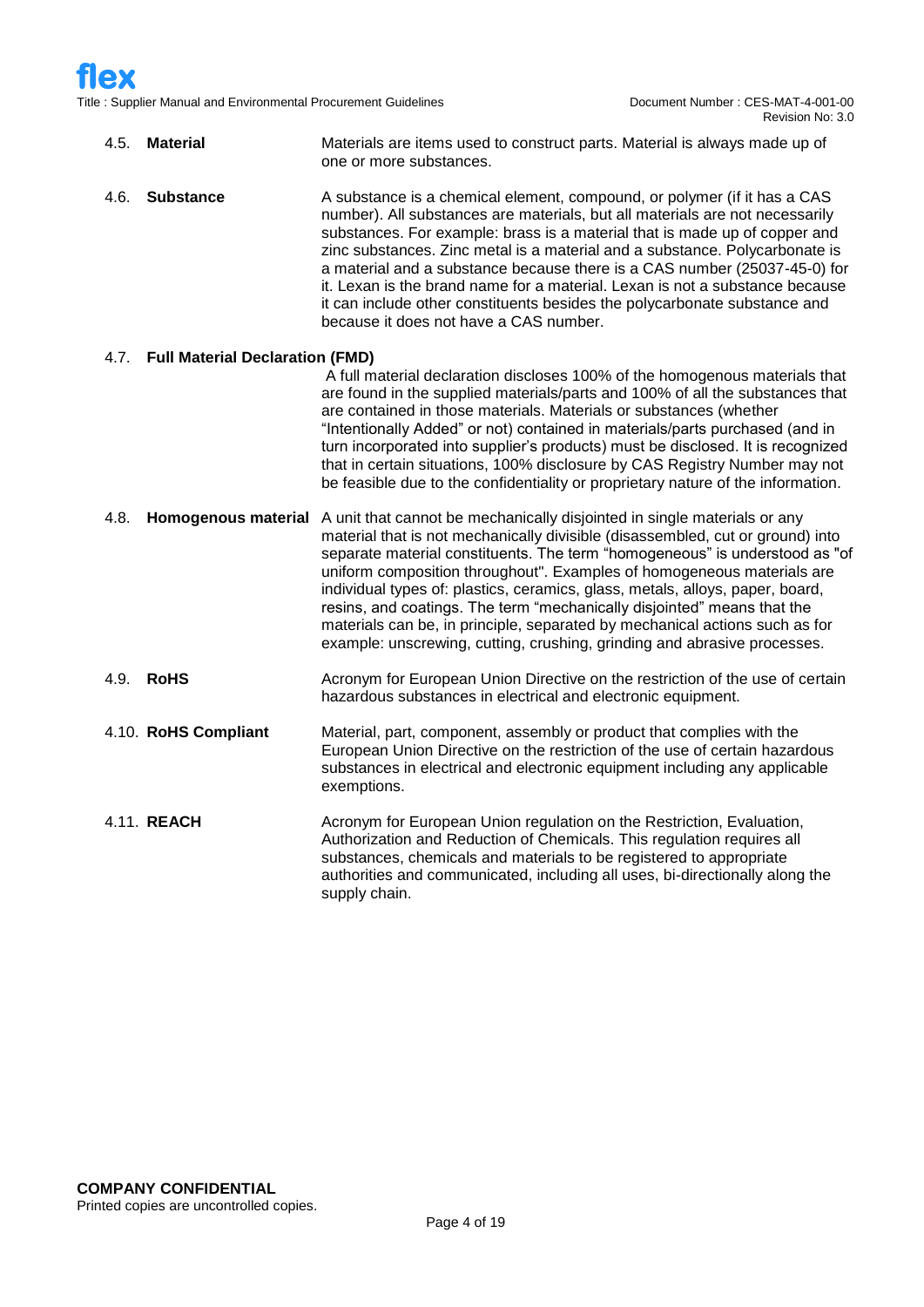## **5.0 TABLE OF REFERENCES**

| <b>Document Title</b>                                                                                                                    | <b>Document</b><br><b>Number</b>  | <b>Link to Document</b>                                      |
|------------------------------------------------------------------------------------------------------------------------------------------|-----------------------------------|--------------------------------------------------------------|
| General<br>Specification on<br>Environmental<br>Compliance for<br><b>Suppliers</b>                                                       | CES-MAT-2-<br>$001 - 00$          | https://flex.com/other/supplier-information-supplier-quality |
| <b>Flex Specification</b><br>for Procurement of<br>Lead (Pb)-Free<br>Electronic and<br>Electromechanical<br>Components and<br>Assemblies | CES-MAT-2-<br>003-00              | https://flex.com/other/supplier-information-supplier-quality |
| Specification of<br>banned and<br>restricted<br>substances for use                                                                       | CES-REG-1-<br>001-00              | https://flex.com/other/supplier-information-supplier-quality |
| <b>Supplier Quality</b><br>General<br>Requirements                                                                                       | FMS-QMS-3-<br>005-00              | https://flex.com/other/supplier-information-supplier-quality |
| Anthesis IPC1-752A<br>material declaration<br>user guide                                                                                 | Anthesis IPC<br>1752A Guide       | https://flex.com/other/supplier-information-supplier-quality |
| Anthesis IPC1-752A<br>material declaration<br>template                                                                                   | Anthesis IPC<br>1752A<br>Template | https://flex.com/other/supplier-information-supplier-quality |

#### **6.0 PROCEDURE STATEMENT**

#### **6.1 Flex Environmental Procedure and T&C Expectations**

- 6.1.1 As an industry leader in the area of social responsibility, which includes green compliance, Flex has developed a customer focused environmental strategy with several key policy elements.
	- 6.1.1.1 Flex is committed to working with our customers to provide complete, end-to-end, vertically integrated solutions.
	- 6.1.1.2. Flex is focused on providing products and services in compliance with our customer's environmental requirements
	- 6.1.1.3 Flex is focused on providing products and services in compliance with our customer's environmental requirements
	- 6.1.1.4 Adopt a progressive position that meets customer and legal obligations.
	- 6.1.1.5 Ensure appropriate support for customers in their desire to be/become compliant and ensure that responsibilities and liabilities are appropriately assigned.
	- 6.1.1.6 Continually improve our competitive positioning through the provision of market-leading ROHS, REACH and WEEE compliant capabilities and services
	- 6.1.1.7 Create win-win business agreements with our valued business partners.

#### **COMPANY CONFIDENTIAL**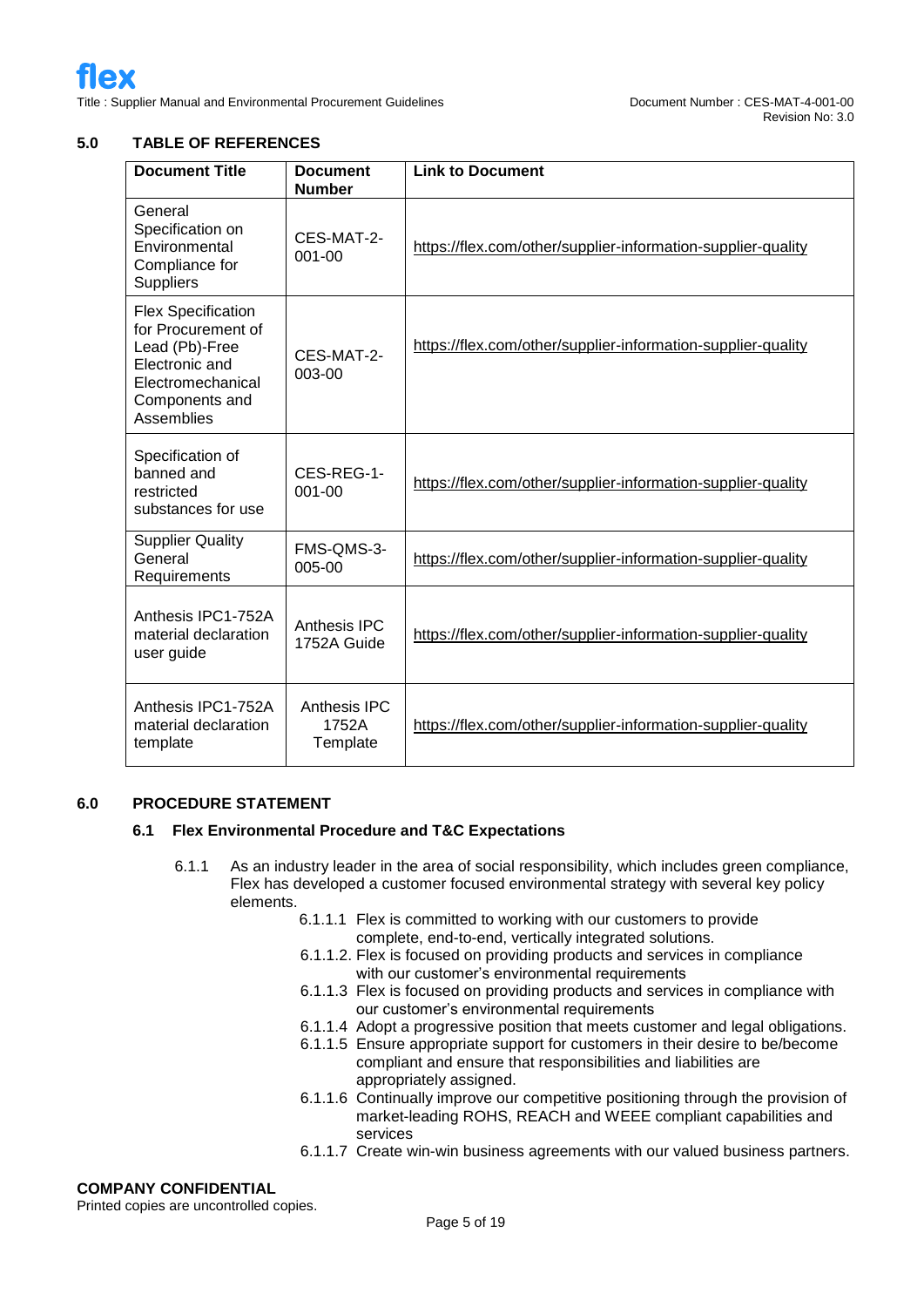6.1.2 Supplier warrants and represents that, unless otherwise specifically agreed by a duly authorized representative of Buyer, all Product supplied and work performed under this Agreement shall comply with all applicable laws governing the environmental compliance of the products similar but not exclusive to the RoHS Directive 2011/65/EU and (EU) 2015/863 and/or (EC) No 1907/2006 on Registration, Evaluation, Authorization and Restriction of Chemicals ("REACH"). Suppliers who provide components and/or assemblies to Buyer agree that such components and/or assemblies shall meet the requirements of Buyer's document "General Specifications on Environmental Compliance for Suppliers" and Buyer's document "Specification for Procurement of Lead (Pb) Free Electronic and Electromechanical Components and Assemblies".

### **7.0 PROCEDURE**

#### **7.1 Background and Policy Information**

7.1.1 The RoHS directive is designed to restrict the use of certain materials deemed hazardous to humans and the environment. The WEEE directive is designed to facilitate environmentally conscious recycling by electronics sellers. Both directives apply to most electronic devices and their component parts.

In January 2003, the European Union adopted the RoHS and WEEE Directives. Later, in June 2011 the RoHS Directive was revised.

The original RoHS Directive, Directive 2002/95/EC, has undergone two revisions since its inception in 2002:

- Directive 2011/65/ EU, "RoHS-Recast" or "RoHS 2", which replaced Directive 2002/95/EC
- Directive 2015/863, "RoHS 3", which amended Annex II of RoHS 2

The banned substances and their limits proposed under the RoHS legislation are shown in Figure 1:

| <b>Status</b>                  | <b>Substances and Limits</b>                 |  |  |
|--------------------------------|----------------------------------------------|--|--|
|                                | Cadmium(Cd): 0.01%                           |  |  |
|                                | Mercury: 0.1%                                |  |  |
|                                | Lead(Pb): 0.1%                               |  |  |
| Current<br><b>Restrictions</b> | Hexavalent chromium (Cr6+): 0.1%             |  |  |
|                                | Polybrominated biphenyls (PBB): 0.1 %;       |  |  |
|                                | Polybrominated diphenyl ethers (PBDE): 0.1 % |  |  |
|                                | Bis(2-Ethylhexyl) phthalate (DEHP): 0.1%     |  |  |
|                                | Benzyl butyl phthalate (BBP): 0.1%           |  |  |
|                                | Dibutyl phthalate (DBP): 0.1%                |  |  |
|                                | Diisobutyl phthalate (DIBP): 0.1%            |  |  |

- 7.1.2 The RoHS acceptance limits are defined using Homogeneous Materials (see definition of Homogeneous Material in Section 4).
- 7.1.3 Some examples of Homogeneous Materials in some common electrical components are shown in Figure 2, Figure 3 and Figure 4: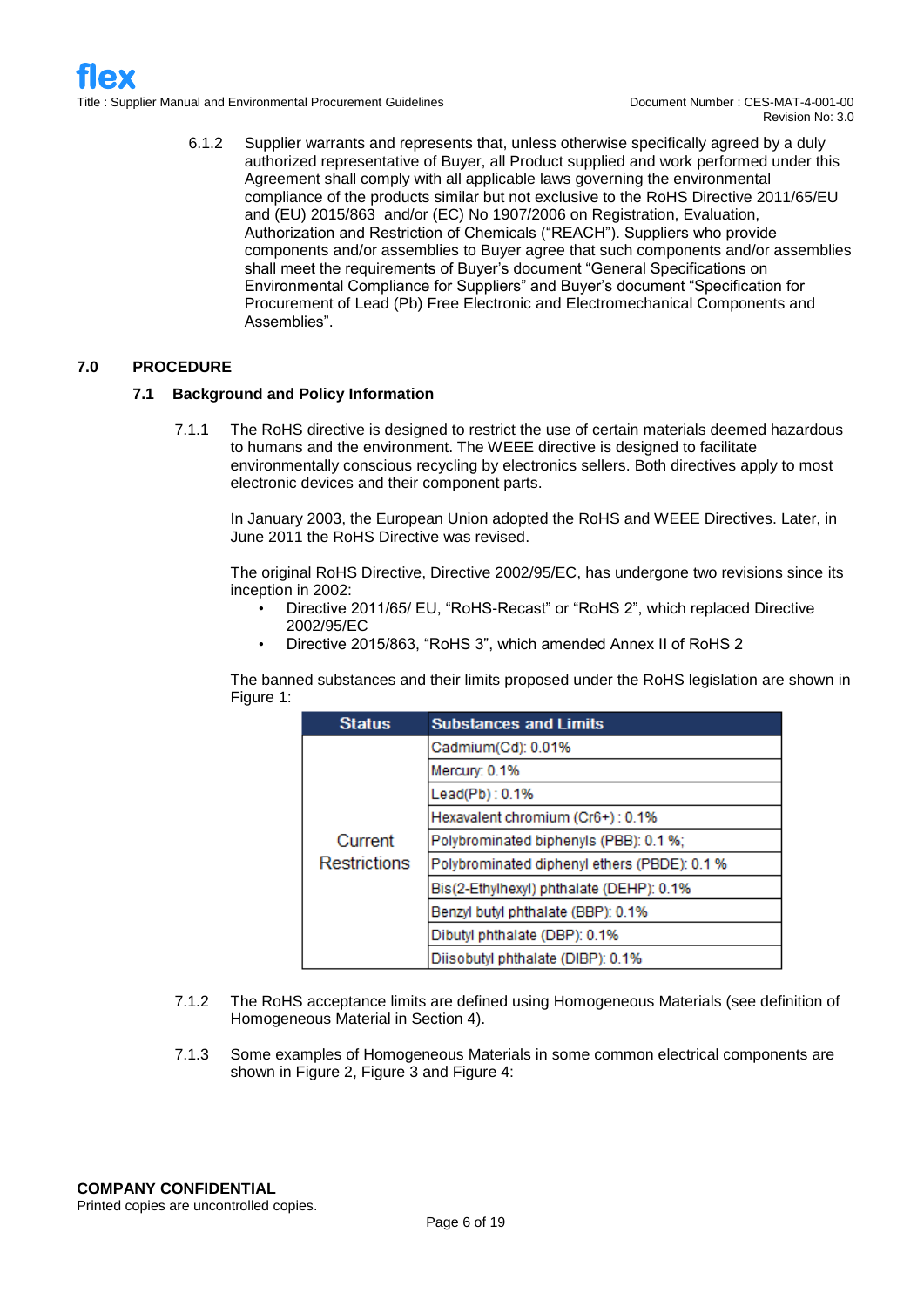

Figure 4. Cable Homogeneous Materials.

7.1.4 The RoHS and WEEE directives have been broken into various categories of electrical devices. The RoHS directive applies only to categories 1-7 and 10, 11. The WEEE directive applies to all the categories of EEE, as shown in Figure 5:

**Conductor Wire Plating**<br> **Insulator Jacket** 

| Category                                         | <b>Example</b>                                                                                                                                                                                                                                                                                              |
|--------------------------------------------------|-------------------------------------------------------------------------------------------------------------------------------------------------------------------------------------------------------------------------------------------------------------------------------------------------------------|
| Category 1: Large household appliances           | refrigerators, washers, stoves, air conditioners                                                                                                                                                                                                                                                            |
| Category 2: Small household appliances           | vacuum cleaners, hair dryers, coffee makers, irons                                                                                                                                                                                                                                                          |
| Category 3: Computing & communications equipment | computers, printers, copiers, phones, satellite TV, cell tower<br>equipment, antennas                                                                                                                                                                                                                       |
| <b>Category 4: Consumer electronics</b>          | TVs, DVD players, stereos, video cameras                                                                                                                                                                                                                                                                    |
| Category 5: Lighting                             | Lamps, lighting fixtures, light bulbs (some fluorescents are exempt)                                                                                                                                                                                                                                        |
| Category 6: Power tools                          | drills, saws, nail guns, sprayers, lathes, trimmers, blowers                                                                                                                                                                                                                                                |
| Category 7: Toys, leisure and sports equipment   | videogames, treadmills, talking dolls, Fitbits                                                                                                                                                                                                                                                              |
| Category 8: Medical devices and equipment        | includes in-vitro diagnostic medical devices (IVDs)                                                                                                                                                                                                                                                         |
| Category 9: Monitoring and control equipment     | thermostats, smoke detectors, fire alarms, including industrial<br>applications                                                                                                                                                                                                                             |
| <b>Category 10: Automatic dispensers</b>         | vending machines, ATM machines                                                                                                                                                                                                                                                                              |
| Category 11: Catch-all                           | all other electronic and electrical equipment not covered under the<br>other categories.<br>Included are 2-wheeled electric vehicles; electronic nicotine delivery<br>systems (ENDS) such as e-cigarettes, cannabis vaporizers and vape<br>pens; electrical cables that are less than 250V working voltage. |

#### **7.2 Packaging Requirements**

7.2.1 The heavy metals contained in the package materials are regulated as shown in Figure 6 based on Europe Packaging components Disposal Instruction (94/62/EC). Packaging materials includes cartons to package products, cartons for returnable boxes, and packaging for part transportation which includes handles, reels, sticks, magazines, bags, staples, sheets, wraps, paints, inks, tapes, labels, cushions, wooden frames, corrugated

## **COMPANY CONFIDENTIAL**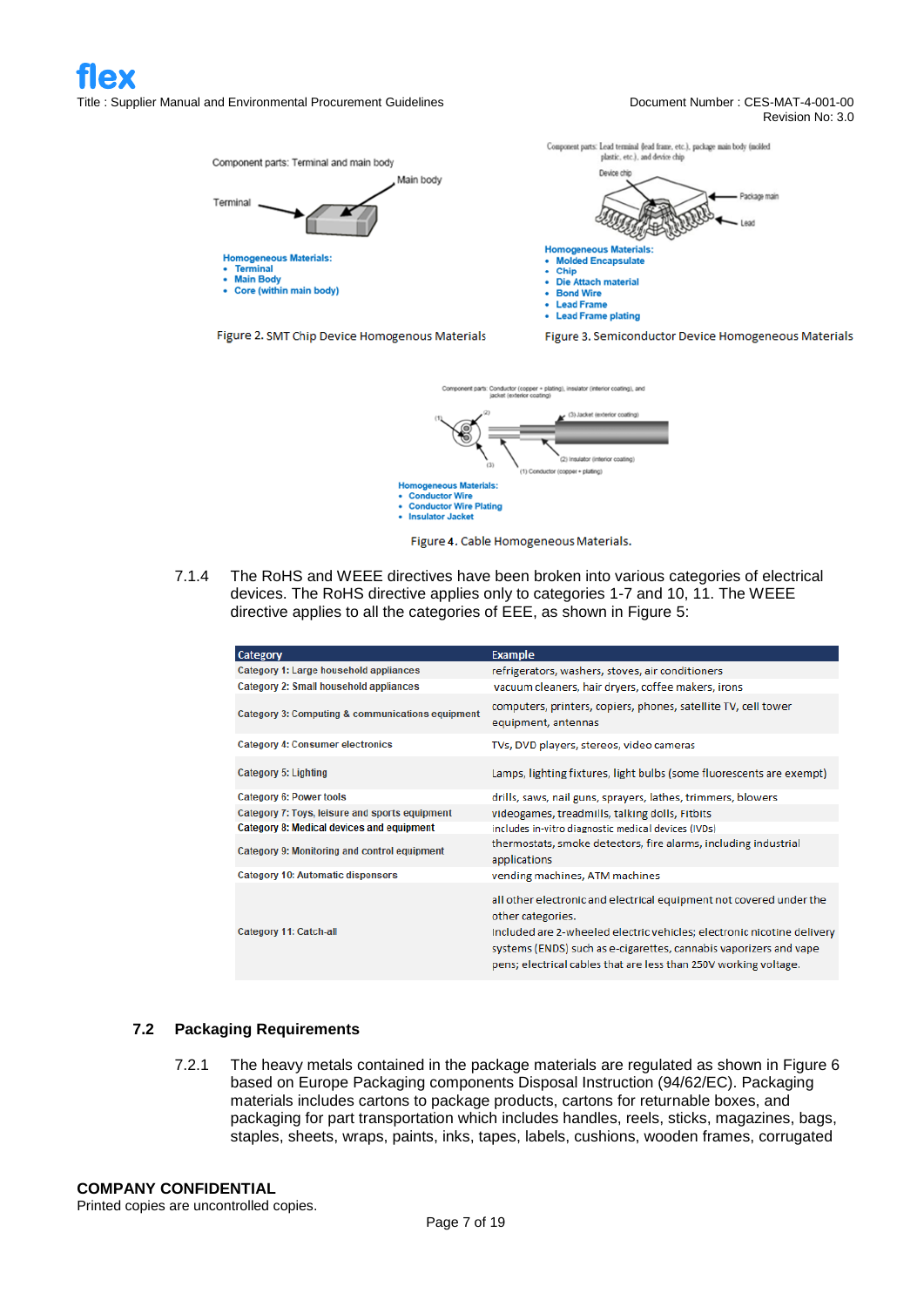cardboard, vinyl ties, cushioning materials, foil and trays. Some US states and other countries have similar restrictions.

| <b>Substance or Category</b>              | <b>PPM Threshold</b> | <b>Comments</b>                                                                                                                |
|-------------------------------------------|----------------------|--------------------------------------------------------------------------------------------------------------------------------|
| Cadmium<br>Mercury<br>Lead<br>Chromium VI | $<$ 0.01% (100ppm)   | The combined concentration limit of<br>Cadmium, Murcury, Lead and<br>Chromium VI in packaging is limit to<br>maxium of 100ppm. |
| Chlorofluorocarbons (CFCs)                | Banned               |                                                                                                                                |
| Hydrochlorofluorocarbons (HCFCs)          | Banned               |                                                                                                                                |
| Hydrofluorocarbons (HFCs)                 | Banned               |                                                                                                                                |
| Expanded Polystyrene (EPS)                | Banned               |                                                                                                                                |

|  |  | <b>Figure 6: Banned Materials for Packaging</b> |  |  |
|--|--|-------------------------------------------------|--|--|
|--|--|-------------------------------------------------|--|--|

#### **7.3 Battery Requirements**

7.3.1 The heavy metals contained in batteries are regulated as shown in Figure 7 based on Europe Council Directives on batteries and accumulators containing certain dangerous substances (91/157/EEC 98/101/EC):

| <b>Substance or Category</b> | <b>PPM Threshold</b> | <b>Comments</b>                                  |
|------------------------------|----------------------|--------------------------------------------------|
|                              |                      | Batteries, accumulators and button cells.        |
| Mercury and compounds        | 5                    | All button cells have to comply since Oct 2015.  |
|                              |                      | This includes those used for hearing aids and    |
|                              |                      | those under the 2% by weight category.           |
|                              |                      | Batteries, accumulators and button cells         |
| Cadmium and compounds        | 20                   | Excemption of Cadmium in portable batteries, and |
|                              |                      | those used in cordless power tools until         |
|                              |                      | 1/Jan/2017. Exemptions under Article 4.          |
| Lead and compounds           | 40                   | Batteries, accumulators and button cells         |

**Figure 7: Banned Materials for Batteries** 

#### **7.4 Halogen Free and Green Requirements**

- 7.4.1 A number of customers are interested in Halogen Free products. This can be a standalone requirement or part of a corporate Green Policy. Various industry groups have looked at this issue and IEC 61249-2-21 has provided a standard definition of Halogen Free. Generally most customers follow the IEC definition, although some individual requirements may exist. According to IEC 61249-2-21, a product is Halogen Free if it contains no more than:
	- 900 PPM Chlorine
	- 900 PPM Bromine
	- 1500 PPM Total Halogens (Chlorine & Bromine)

Additionally, some customers have implemented Green Policies. These vary greatly from customer to customer and there is no standard industry definition of Green

#### **COMPANY CONFIDENTIAL**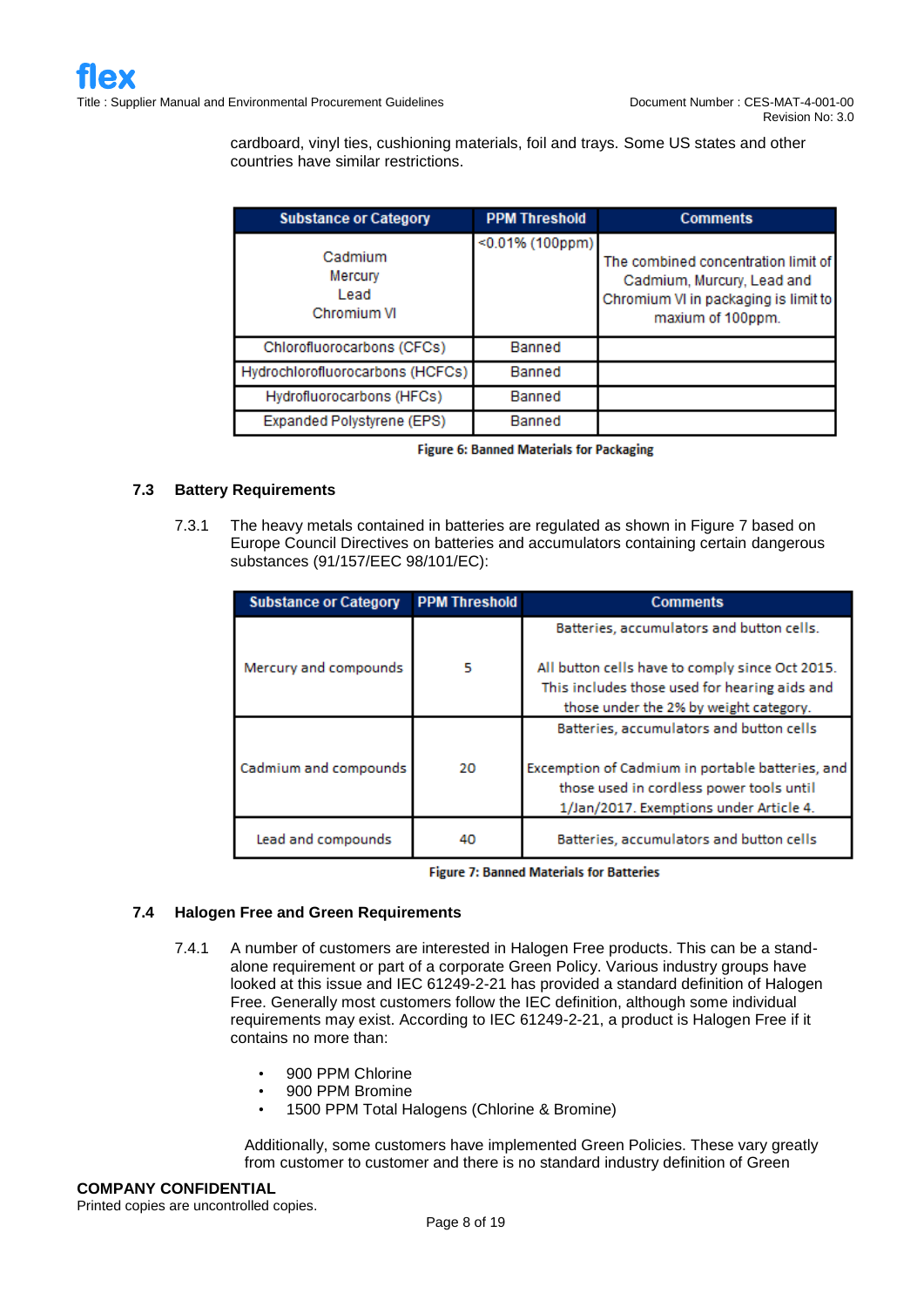requirements. The requirements can vary from limiting the use of Chlorine (Cl), Bromine (Br), Lead (Pb), and Antimony (Sb) to full Green procurement policies with detailed tables of various banned and restricted substances. Where a declaration request is designed to verify Green Status a request for full materials disclosure may be made.

#### **7.5 Flex Environmental Requirements**

7.5.1 See Specification of banned and restricted substances for use, available at the Flex' Supplier Quality External Webpage:

<https://flex.com/other/supplier-information-supplier-quality>

#### **7.6 Material Analysis for Environmental Compliance**

- 7.6.1 Suppliers are expected to:
	- Understand the composition and compliance of any products supplied to Flex.
	- Ensure compliant components are compatible with Pb-free surface mount processes and, where possible, with existing Pb processes.
	- Ensure that components are marked according to IPC/JEDEC J-STD-609B-2016 (Marking and Labeling of Components, PCBs and PCBAs to Identify Lead (Pb), Lead-Free (PB-Free) and Other Attributes) guidelines, where appropriate.
	- Ensure that supplier MPNs are distinct and that NO device is available in a compliant and non-compliant state with the same MPN.
	- Retain all relevant data and lab analysis for no less than 10 years.

#### **7.7 Component Analysis Basics**

7.7.1 Supplier Expectations

There are several key factors to consider when approaching the question of determining material content. The key factors are:

- Analysis of the component for the presence of banned or restricted materials. {This analysis can be empirical (lab analysis) or theoretical, depending on the type of component.}
- The analysis of complex components may require partial or full disassembly to complete the component analysis.
- The presence of banned or restricted substances will require homogeneous material analysis.
- Inclusion of all material sources in the analysis
- 7.7.2 Two example components are shown in Figure 8 and Figure 9:







Figure 9. Component Analysis Example 2.

7.7.3 For most banned substances, the banned material levels are based on Homogeneous Materials, not overall component levels. Several points to consider on homogeneous materials and banned substances:

#### **COMPANY CONFIDENTIAL**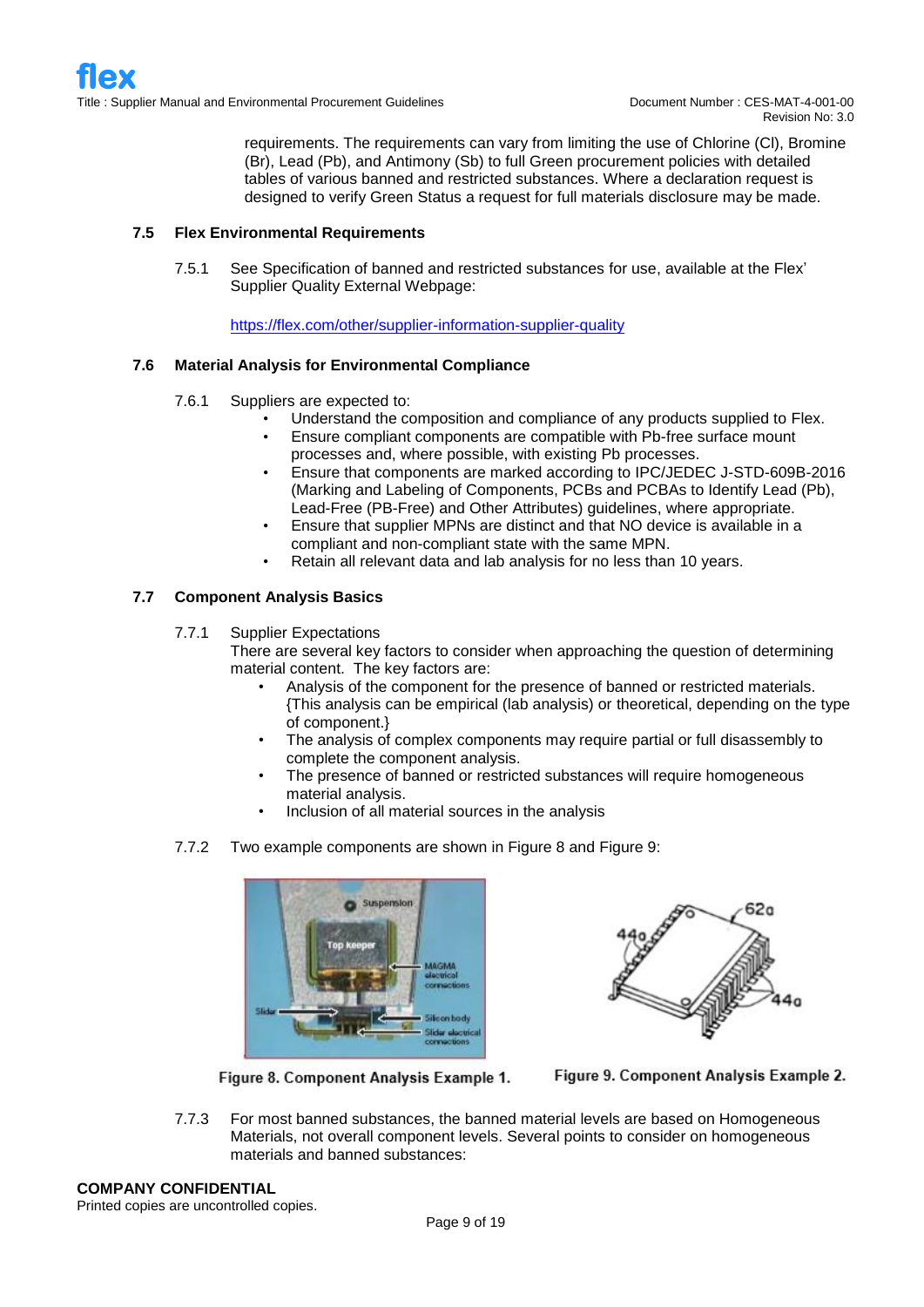- Where a banned substance is present the level or presence in the homogeneous materials must be identified to determine if the level meets the legislative or directive requirements.
- Verify that levels and homogeneous material configurations meet exemption requirements, if applicable.
- All material sources should be included in the analysis, if possible. Two example components with homogeneous material breakdown are shown in Figure 10 and Figure 11





Figure 10. Homogeneous Material Component Example 1.



- 7.7.4 When determining component compliance to legislated requirements it is important to consider all sources of a component or material variation when committing to full compliance. Some points to consider:
	- The composition of substances can vary from supplier to supplier.
	- Impurity or contamination can vary from supplier to supplier.
	- Include materials used in the processing and manufacturing if they are included on the banned or restricted list.
	- Note the usage of Halogens, Greenhouse warming compounds/elements, cyanides, and other substances with known, restricted, or proscribed environmental impacts.

An example illustrating these material variation considerations for a sample component is shown in Figure 12.



Figure 12 Material Variation Component Example.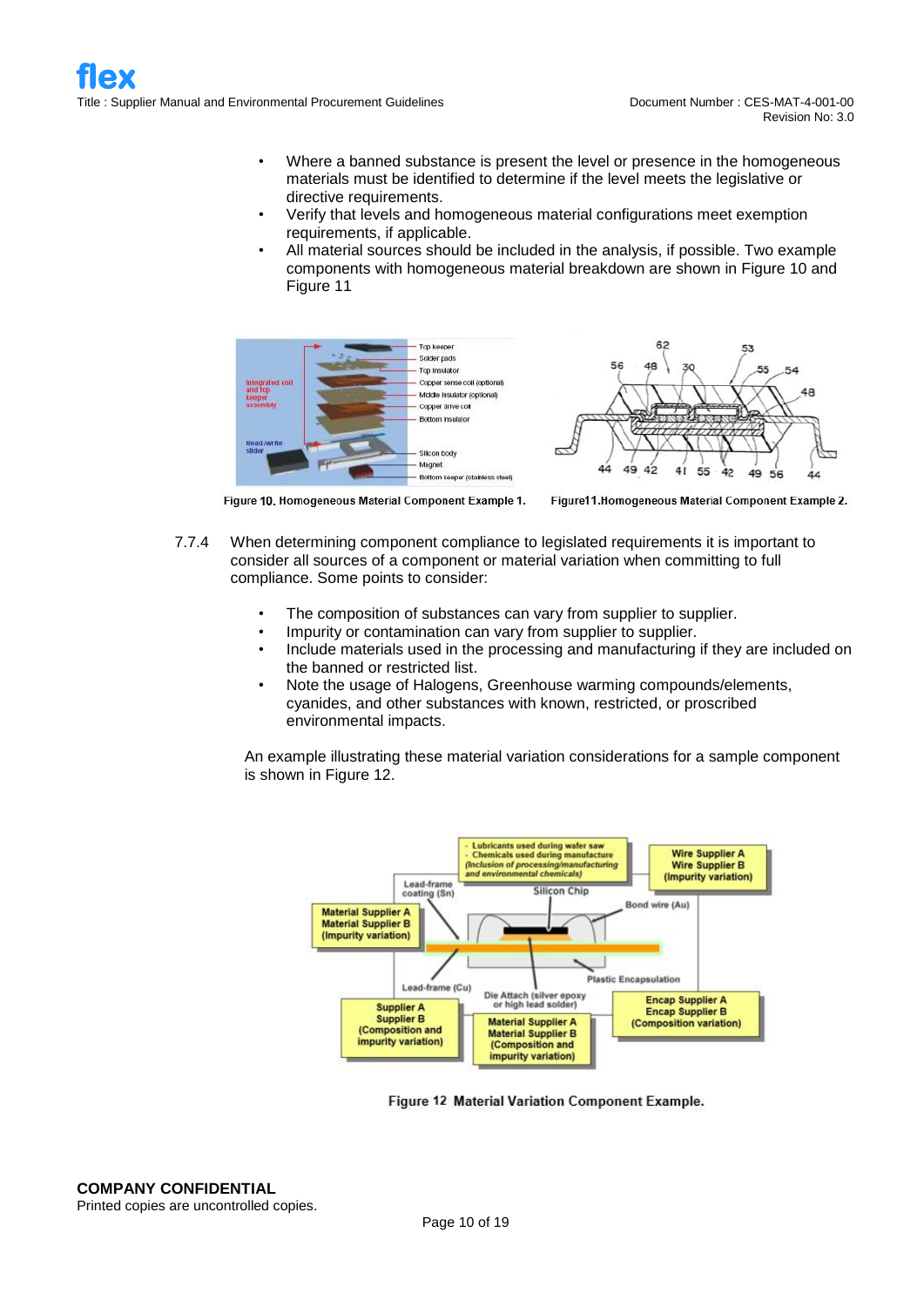- 7.7.5 Analytic tools, such as Failure Modes & Effects Analysis (FMEA), shown in Figure 13, and Ishikawa Diagrams (Cause Effect Diagrams), shown in Figure 14, can be used to assess the risk of the various design/material factors and determine whether their inclusion in the first pass analysis is warranted. The benefits of developing an analytic analysis prior to content identification include:
	- Saving on Total Product Cost by identifying high-risk suppliers or materials and reducing risk levels prior to introducing a high-risk product to the market.
	- Serving as a Guide for Efficient Test Planning since all critical elements can be included in initial content identification tests; reducing the amount of material retest.
	- Provides insight for designing In Process Inspection or eliminating inspection/monitoring requirements by eliminating high-risk elements of the design or material supply chain.
	- Minimizes Unforeseen Events by identifying high-risk factors prior to a product launch or proliferation.
	- Reduces Engineering Changes by allowing for design optimization based on the Environmental FMEA.
	- Improves Customer Satisfaction by reducing the risk of high-risk elements of the design impacting the customer's ability to meet market specific environmental requirements (RoHS, Pb-free, etc).
	- Minimizes Unnecessary Production Controls by identifying unstable or high-risk elements and allowing their elimination or mitigation.
	- Provides Insight to Robust Design by ensuring that all critical elements of the design are identified and their impact on environmental performance considered.
	- Identifies Safety Concerns for Validation by considering elements of the design with environmental safety implications.
	- Problem Prevention by identifying critical elements prior to their creating environmental or testing issues.
	- Knowledge sharing through leveraging analysis on components with shared materials sets allowing for reduced testing or more rapid proliferation of content information through scaling.
	- Drive Continuous Environmental Improvements by optimizing the design for the critical environmental requirements.
- 7.7.6 The Environmental FMEA and Environmental CE Diagram can also be effectively used at all stages of the product lifecycle:

| <b>Pathfinding/Definition -</b> | Leverage previous learnings to more rapidly scale new<br>designs; identify key environmental requirements in the<br>design requirements; prioritize changes in materials and the<br>supply chain; identify key technology needs or new material<br>intercept opportunities. |
|---------------------------------|-----------------------------------------------------------------------------------------------------------------------------------------------------------------------------------------------------------------------------------------------------------------------------|
| <b>Discovery</b>                | - Leverage previous learnings to rapidly evaluate new material<br>sources or suppliers; prioritize testing requirements; more<br>rapidly evaluate process interactions on environmental \<br>compliance.                                                                    |
| <b>Development</b>              | - Leverage previous learnings to optimize production<br>processes and test requirements; prioritize process/material<br>improvements; assist in root cause identification of<br>no discrepant materials; document new learnings for future<br>development opportunities.    |
| <b>Deployment</b>               | - Ensure new material sources do not add additional risk to the<br>environmental design; assist in the training of local engineers<br>in key process/material details; assist in root cause analysis<br>for any problems occurring during the transfer.                     |
| <b>Proliferation/HVM</b>        | - Ensure new material sources or changes do not impact the<br>environmental risk of the product; assist in root cause                                                                                                                                                       |

## **COMPANY CONFIDENTIAL**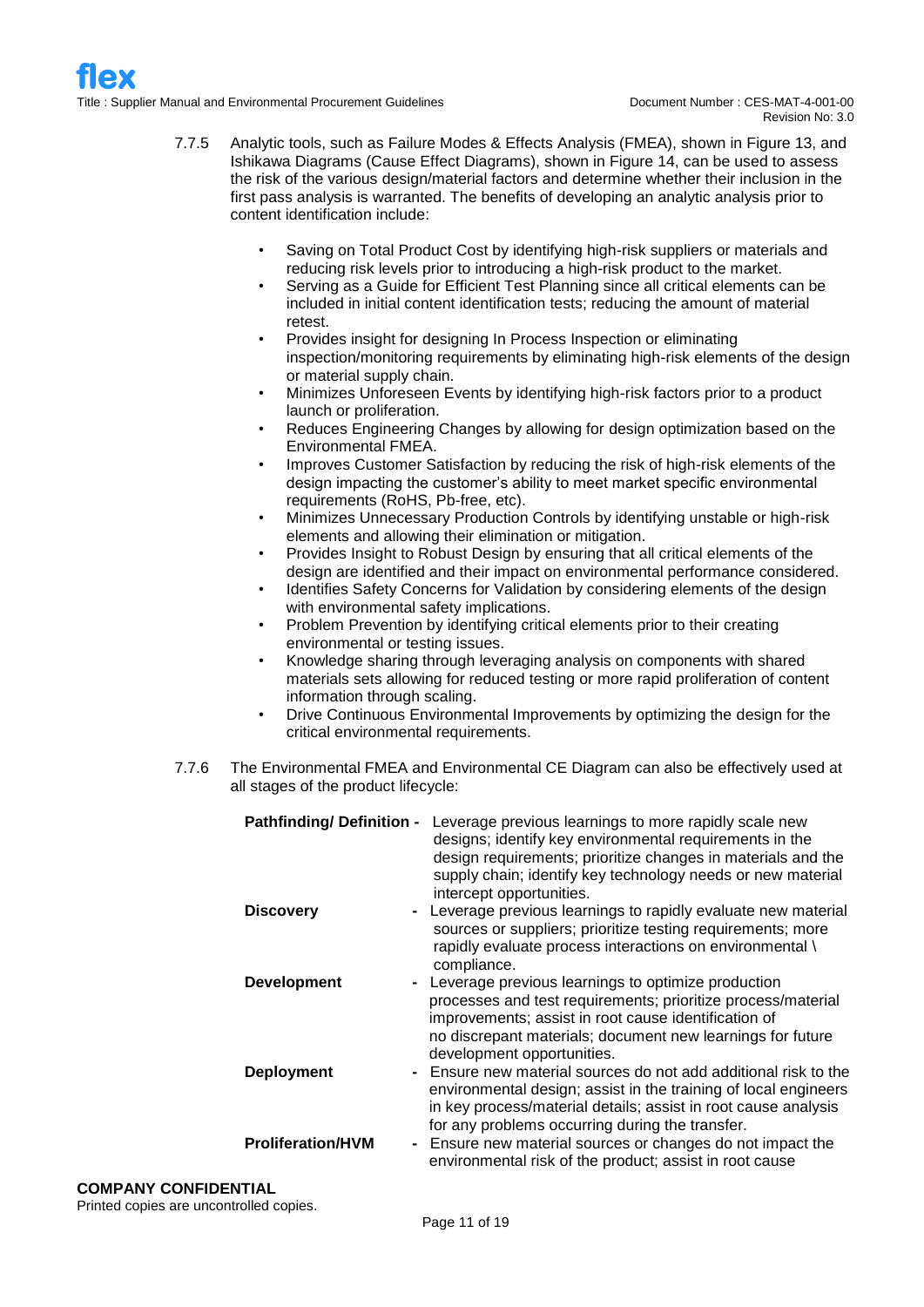analysis for excursions or environmental issues; prioritize process/material improvements to reduce environmental risk and costs.

#### 7.7.7 Analytic Compositional Analysis

- 7.7.7.1 In determining the actual material content using analytical tools there are compositional factors to consider:
	- Composition identification becomes more difficult and complex the later in the manufacturing process it is conducted. (as shown in Figure 13).
	- Detection of banned substances will force the composition determination back to the appropriate level to determine homogeneous material concentrations.
	- Frequency and type of composition determination will depend on material types and compositional stability (some materials have high-risk for banned substances as contaminants, like PVC with Lead as a contaminant, so they may require regular monitoring).

| Raw materials - components - assemblies - equipment |
|-----------------------------------------------------|
| Increasing complexity                               |

Figure 13 Compositional Analysis Complexity.

7.7.7.2 The types of analysis that can be used depends on several factors:

- Risk of material presence or type of banned substance can determine the analysis options available and their risk
- Composition symmetry/uniformity may permit simpler or lower risk analysis options
- Composition asymmetry/non-uniformity will force higher risk or more complex analysis options

See the below table for a summary of standard material content measurement methods to be used for RoHS against the IEC62321 and BSI 13/30290089 DC. Verify that the lab has the capabilities needed and can show appropriate documentation to verify analytical tool performance and characterization.

| <b>Steps</b>                                                            | <b>Substances</b> | <b>Polymer Materials</b>                                                  | <b>Metal Materials</b>                                        | <b>Electronics</b><br>(PWBs/Components)                     |
|-------------------------------------------------------------------------|-------------------|---------------------------------------------------------------------------|---------------------------------------------------------------|-------------------------------------------------------------|
| Mechanical sample<br>preparation                                        |                   | Direct measurement<br>Grinding                                            | Direct measurement<br>Grinding                                | Grinding                                                    |
| Chemical sample<br>preparation                                          |                   | Microwave digestion<br>Acid digestion<br>Dry Ashing<br>Solvent extraction | Acid digestion                                                | Microwave digestion<br>Acid digestion<br>Solvent extraction |
| Analytical technique<br>definition (incl. typical<br>margins of errors) | PBB/PBDE          | <b>GC/MS</b><br><b>HPLC/UV</b>                                            | <b>NA</b>                                                     | <b>GC/MS</b><br><b>HPLC/UV</b>                              |
|                                                                         | Cr VI             | Alkaline Digestion/<br><b>Colorimetric Method</b>                         | Spot-test procedure/<br>boiling-water-extraction<br>procedure | Alkaline Digestion/<br><b>Colorimetric Method</b>           |
|                                                                         | Hq                | ICP-AES, ICP-MS, CV AAS, AFS                                              |                                                               |                                                             |
|                                                                         | Pb/Cd             | ICP-AES, ICP-MS, AAS                                                      | ICP-AES, ICP-MS,<br>AAS                                       | ICP-AES, ICP-MS,<br>AAS                                     |

Figure 14 Analytical Composition Measurement Tools.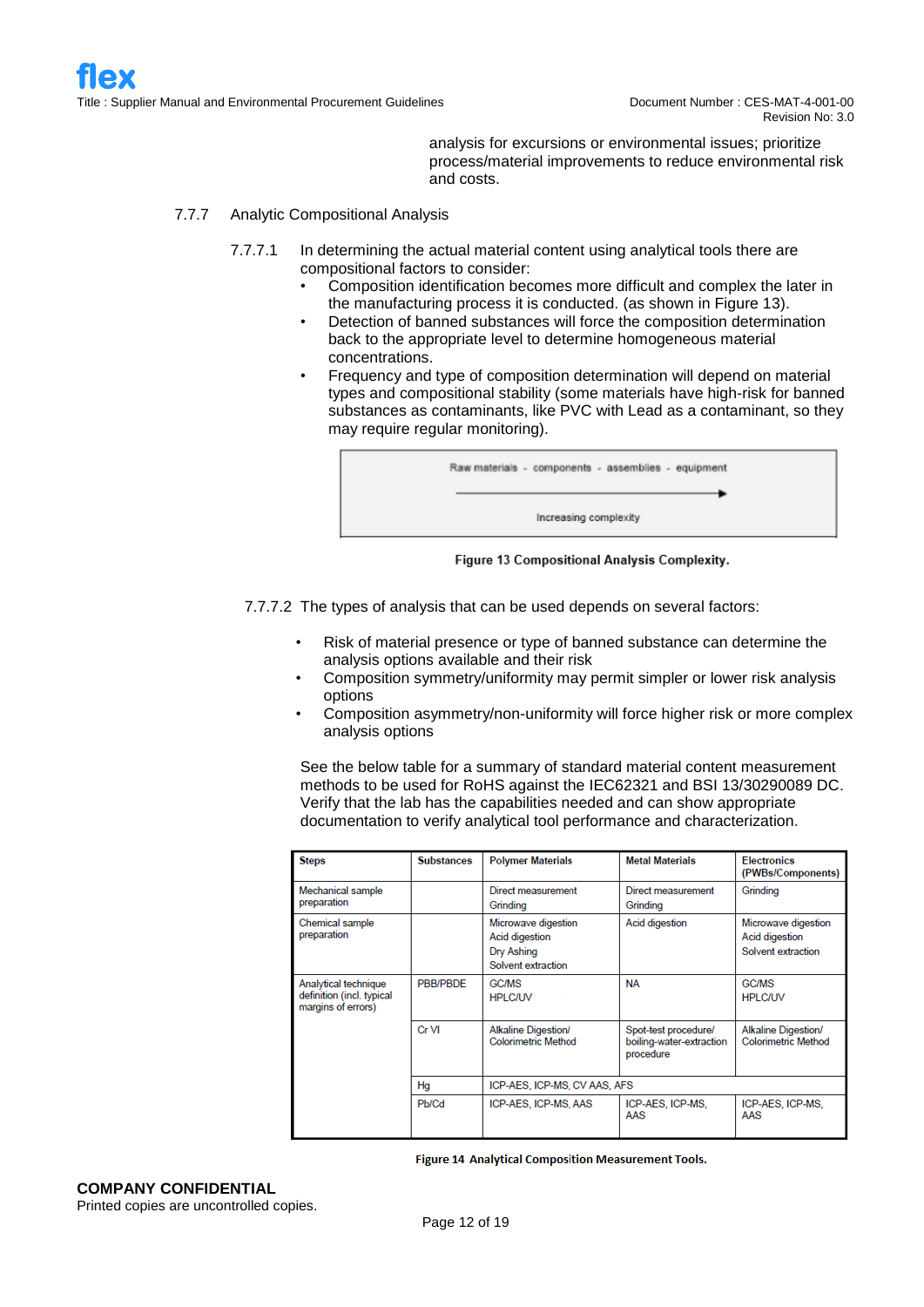7.7.7.3 Where a component is symmetrical (see Figure 15) or the composition is uniform (see Figure 16) the component can be analyzed directly or by analyzing cross-sections. If banned materials are detected, a more detailed analysis of the homogeneous materials might be necessary.



**Figure 15 Symetrical Composition** 



The need, type, and frequency of any ongoing inspections can be risk assessed using FMEA or other risk assessment tools. The risk assessment can include factors such as the type of materials used, risk for contamination or material variation, and other necessary risk factors. High-risk components or materials may require special material management systems or ongoing inspections to guarantee continued compliance. When using certified labs, always insure that the lab has adequately characterized their analysis tools for any specialized needs. Where a component is asymmetrical (see Figure 17) or the composition is non-uniform (see Figure 18) the component may need more specialized analysis preparation such as grinding the assembly to a powder form or analyzing subassemblies separately. If banned materials are detected, a more detailed analysis of the homogeneous materials might be necessary.



**Figure 17 Asymmetric Composition** 



**Figure 18 Non-uniform Composition**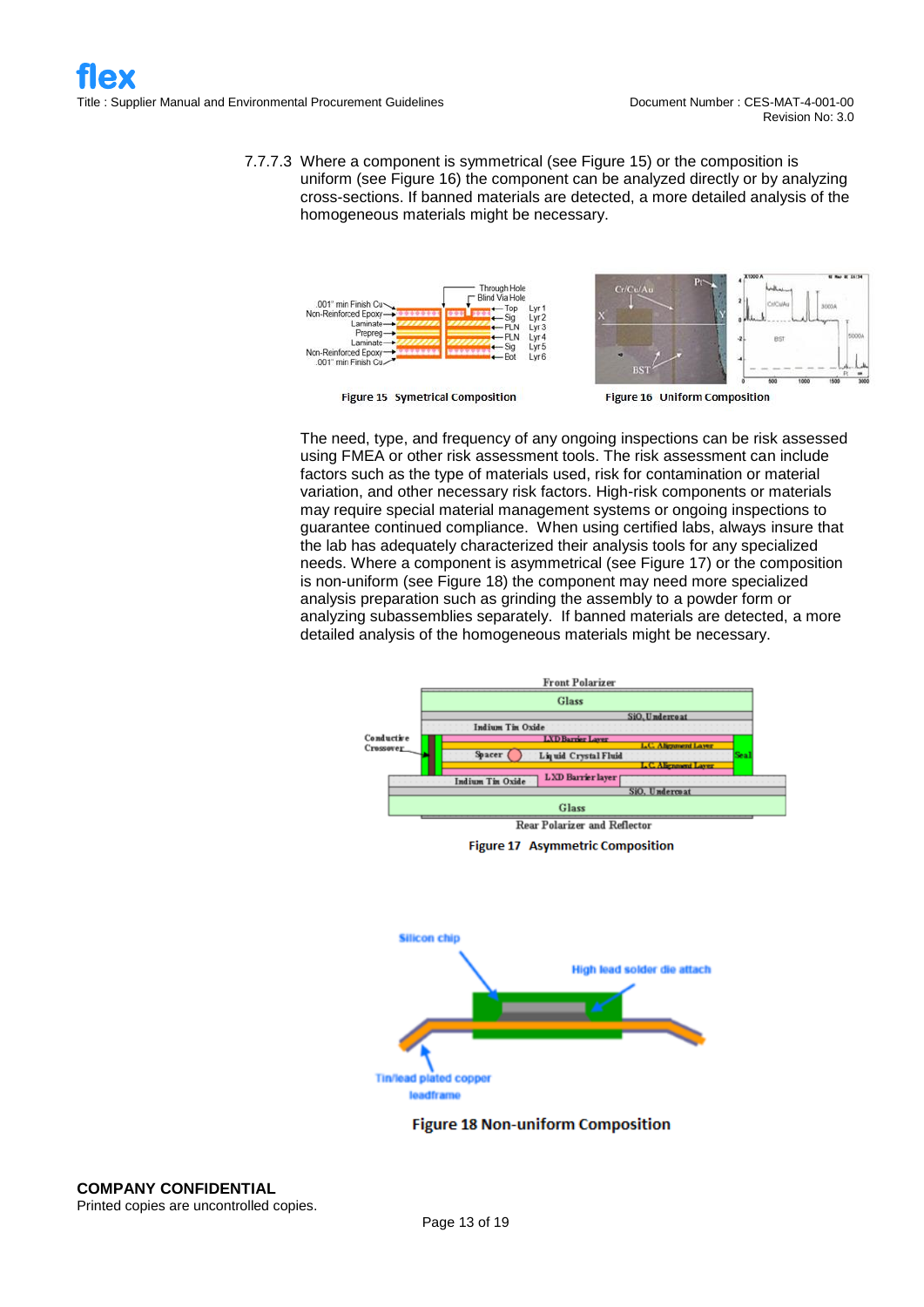Revision No: 3.0

The need, type, and frequency of any ongoing inspections can be risk assessed using FMEA or other risk assessment tools. The risk assessment can include factors such as the type of materials used, risk for contamination or material variation, and other necessary risk factors. High-risk components or materials may require special material management systems or ongoing inspections to guarantee continued compliance. When using certified labs, always insure that the lab has adequately characterized their analysis tools for any specialized needs

#### 7.7.8 Component Analysis Example

The following is an example of how to breakdown and analyze a sample component using some of the techniques presented in section Error! Reference source not found. This is meant to be a general example and may not be reflective of every material declaration condition, consideration, or customer requirement. The sample component is shown in Figure 19:



Figure 19 Connector Material Analysis Example (Assemlies)

The component in Figure 19 can be considered using the following breakdown:

**Connector** – Top level component assembly for declaration and analysis

- **Housing** subassembly and homogeneous material
- **Contact**  subassembly
	- ➔ Unplated contact homogeneous material
	- ➔ Contact underplate homogeneous material
- **Contact overplate** homogeneous material
- **Shell**  subassembly
	- ➔ Unplated shell homogeneous material
	- **→** Shell overplate homogeneous material

Continuing the analysis of the component in Figure 19 shows the composition of the subassemblies and homogeneous materials to be as follows:

**Connector** – 200 mg total weight

- **Housing** (100mg): GBK4 Mold Compound (PBT 100%)
- **Contact** (25mg)
	- o Unplated Contact (23mg): Brass { Zn (10.5%), Fe (0.3%), Cu (84.1%), Pb (5.1%)}
	- o Contact Underplate (1mg): Au (100%)
	- o Contact Overplate (1mg): Sn (70%), Pb (30%)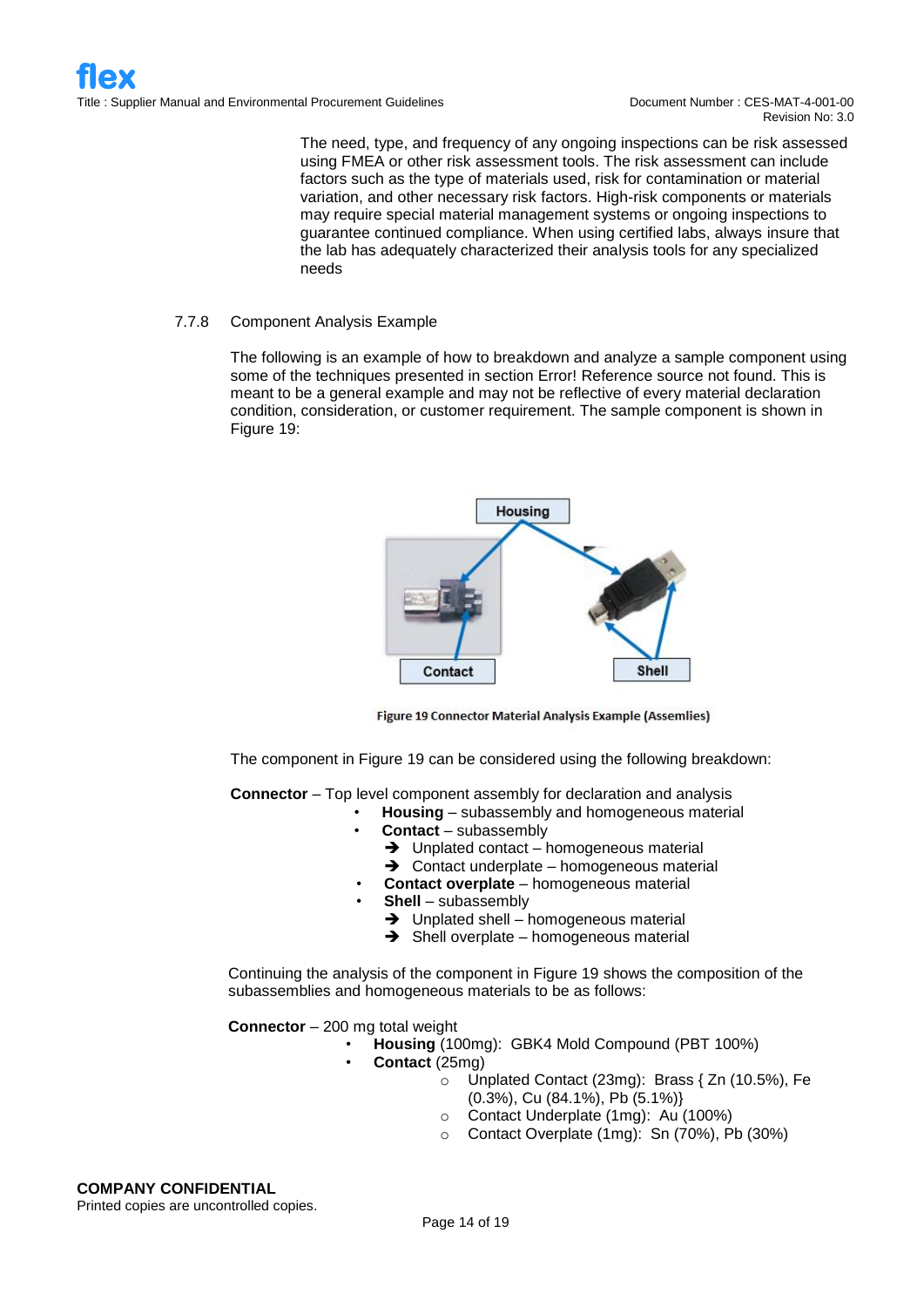- **Shell** (75mg)
	- o Unplated Shell (71mg): Phosphor Bronze { P (0.1%), Cu (93.3%), Sn (1%), Ni (5.6%)}
	- o Shell Overplate (4mg): Ni (86%), Misc (14%)

To roll-up homogeneous material content in the analysis shown above to the component level, use the formula shown in Figure 20.



**Figure 20 Material Rollup Formula** 

Where:  $n = #$  of homogeneous materials wt = homogeneous material weight PPM = homogeneous PPM level

Using the roll-up formula illustrated in Figure 20 provides a component declaration for the sample connector, as shown in Figure 21:

| <b>Connector Declaration</b> |                      |  |  |  |  |  |
|------------------------------|----------------------|--|--|--|--|--|
| <b>Material</b>              | <b>Content Level</b> |  |  |  |  |  |
| Рb                           | 7365 PPM             |  |  |  |  |  |
| Au                           | 5000 PPM             |  |  |  |  |  |
| Fe                           | 345 PPM              |  |  |  |  |  |
| Zn                           | 12075 PPM            |  |  |  |  |  |
| Ni                           | 37080 PPM            |  |  |  |  |  |
| Сu                           | 427930 PPM           |  |  |  |  |  |
| P                            | 355 PPM              |  |  |  |  |  |
| Sn                           | 7050 PPM             |  |  |  |  |  |
| PBT                          | 500000 PPM           |  |  |  |  |  |
| Misc                         | 2800 PPM             |  |  |  |  |  |

Figure 21 Sample Connector Declaration.

Since the Lead (Pb) present in the connector is a banned substance, it is necessary to record (and sometimes report) the homogeneous material content level of this substance. The component lead is present in two distinct homogeneous materials as shown in Figure 22.

| <b>Homogeneous Material Declaration</b>                                                                                                                                                                                                                                                               |                        |                      |  |  |  |  |  |  |
|-------------------------------------------------------------------------------------------------------------------------------------------------------------------------------------------------------------------------------------------------------------------------------------------------------|------------------------|----------------------|--|--|--|--|--|--|
| <b>Homogeneous Material</b>                                                                                                                                                                                                                                                                           | <b>Banned Material</b> | <b>Content Level</b> |  |  |  |  |  |  |
| Unplated Contact                                                                                                                                                                                                                                                                                      | Рb                     | 51000                |  |  |  |  |  |  |
| <b>Contact Overplate</b>                                                                                                                                                                                                                                                                              | Рb                     | 300000               |  |  |  |  |  |  |
| $F_1$ , $\frac{1}{2}$ , $\frac{1}{2}$ , $\frac{1}{2}$ , $\frac{1}{2}$ , $\frac{1}{2}$ , $\frac{1}{2}$ , $\frac{1}{2}$ , $\frac{1}{2}$ , $\frac{1}{2}$ , $\frac{1}{2}$ , $\frac{1}{2}$ , $\frac{1}{2}$ , $\frac{1}{2}$ , $\frac{1}{2}$ , $\frac{1}{2}$ , $\frac{1}{2}$ , $\frac{1}{2}$ , $\frac{1}{2}$ |                        |                      |  |  |  |  |  |  |

Figure 22 Sample Connector Homogeneous Material Declaration.

It is important to note, as shown in Figure 21 and Figure 22, that the content of material present at the homogeneous level can be substantially different from the component level of that material. Therefore the homogeneous material analysis of banned materials is critical to the determination of whether a component is compliant with RoHS or other legislated requirements.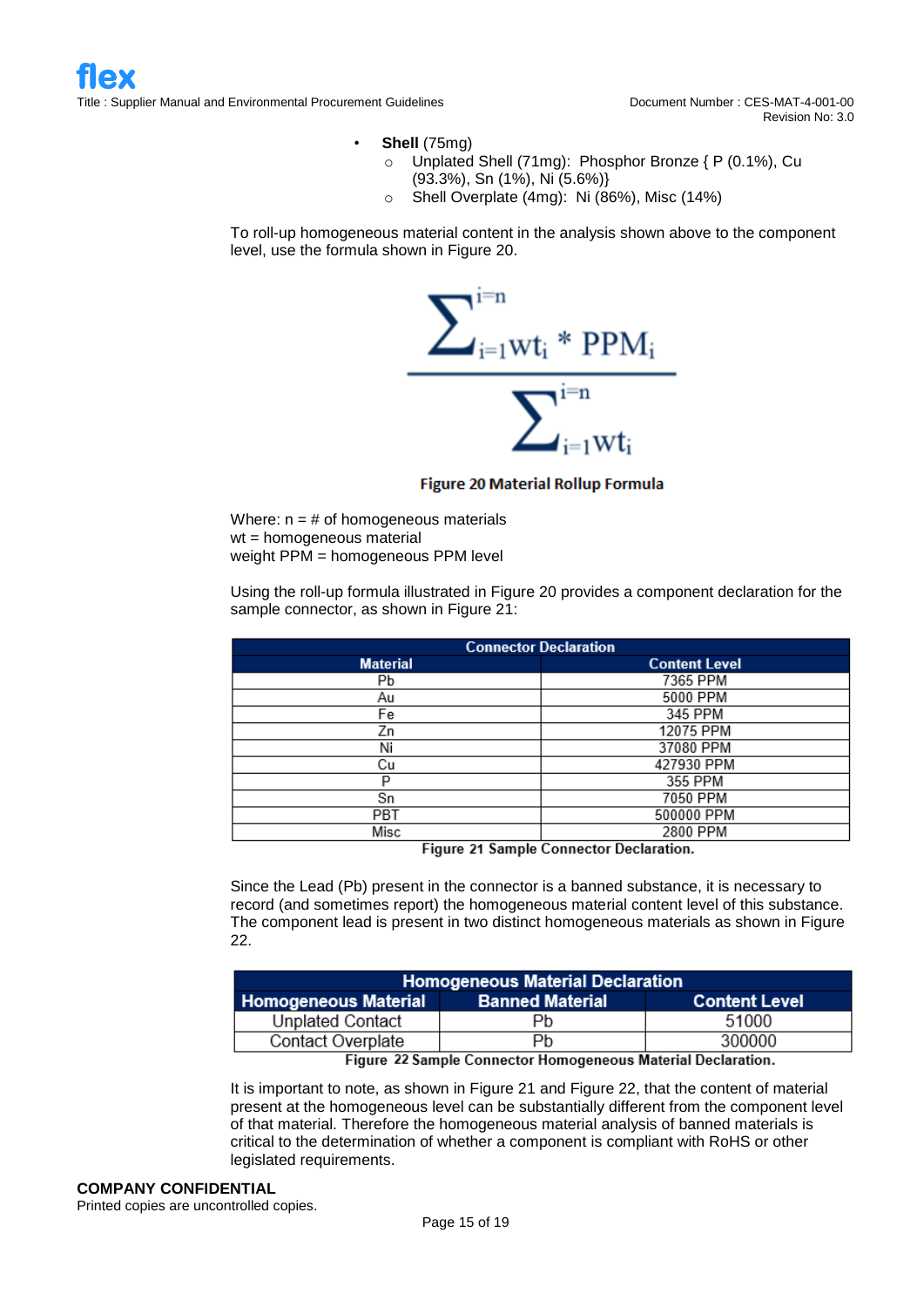#### **7.8 Process and Labelling**

To manage inventory in the most efficient fashion during the RoHS conversion period Flex seeks to understand the backwards and forwards compatibility of all surface mounted components. Flex has also examined the various industry standards on Pb-Free/RoHS labeling and determined that the IPC standard (IPC/JEDEC J-STD-609B-2016) had the most comprehensive labeling requirements. This is the preferred standard for use with Flex. Finally, in order to facilitate the most efficient management of inventory during the conversion period and beyond, Flex has identified a unique part number strategy to manage all purchased components converting from noncompliance to compliance.

#### 7.8.1 Backwards/Forwards Compatibility

Backwards compatibility for Pb-free and RoHS compliant components is defined by several key aspects:

- Solderability Where RoHS compliant components have equivalent wettability to a peak temperature of 260°C and standard reflow temperatures of 210ºC they can be considered backward compatible.
- Process Where RoHS compliant components are compatible with standard reflow temperatures and Sn-Pb solders (or equivalent) they can be considered backward compatible.
- Reliability Where RoHS compliant components have equivalent field life and performance at high and standard reflow temperatures and at least one standard solder paste (Sn-Pb or equivalent) and at least one Pb-free solder paste (Sn-Ag-Cu or equivalent) they can be considered backward compatible.

Forward compatibility for non-compliant components is defined by:

- Solderability Where non-RoHS compliant components have equal wettability at a peak temperature of 260°C and standard reflow temperatures of 210ºC they can be considered forward compatible.
- Process Where non-RoHS compliant components are compatible with high reflow temperatures and Sn-Ag-Cu solder paste (or equivalent) they can be considered forward compatible.
- Reliability Where non-RoHS compliant components have equivalent field life and performance at high and standard reflow temperatures and at least one standard solder paste (Sn-Pb or equivalent) and at least one Pb-free solder paste (Sn-Ag-Cu or equivalent) they can be considered forward compatible.

#### 7.8.2 IPC Labeling

Flex uses the IPC JEDEC J-STD-609A.01-2011 standard for "Marking, Symbols and Labels for Identification of Lead-Free and Other Reportable Materials in Lead-Free Assemblies, Components and Devices." Where feasible and applicable, the appropriate labels and markings should be used. Several marking examples are shown in Figure 23, Figure 24, and Figure 25:

| 2 <sup>nd</sup> Level Interconnect                         |
|------------------------------------------------------------|
| 1. Category<br>If blank, see adjacent bar code label       |
| 2. Maximum component temp_<br>If blank, see adjacent label |

#### 2<sup>nd</sup> Level Interconnect

1. Category<br>If blank, see adjacent bar code label<br>2. Maximum component temp

2. Maximum component temp\_\_\_\_\_\_<br>If blank, see adjacent label

2<sup>nd</sup> Level Interconnect is (Pb)

1. Category...<br>If blank, see adjacent bar code label 

**Figure 23 IPC Box/Container Labels**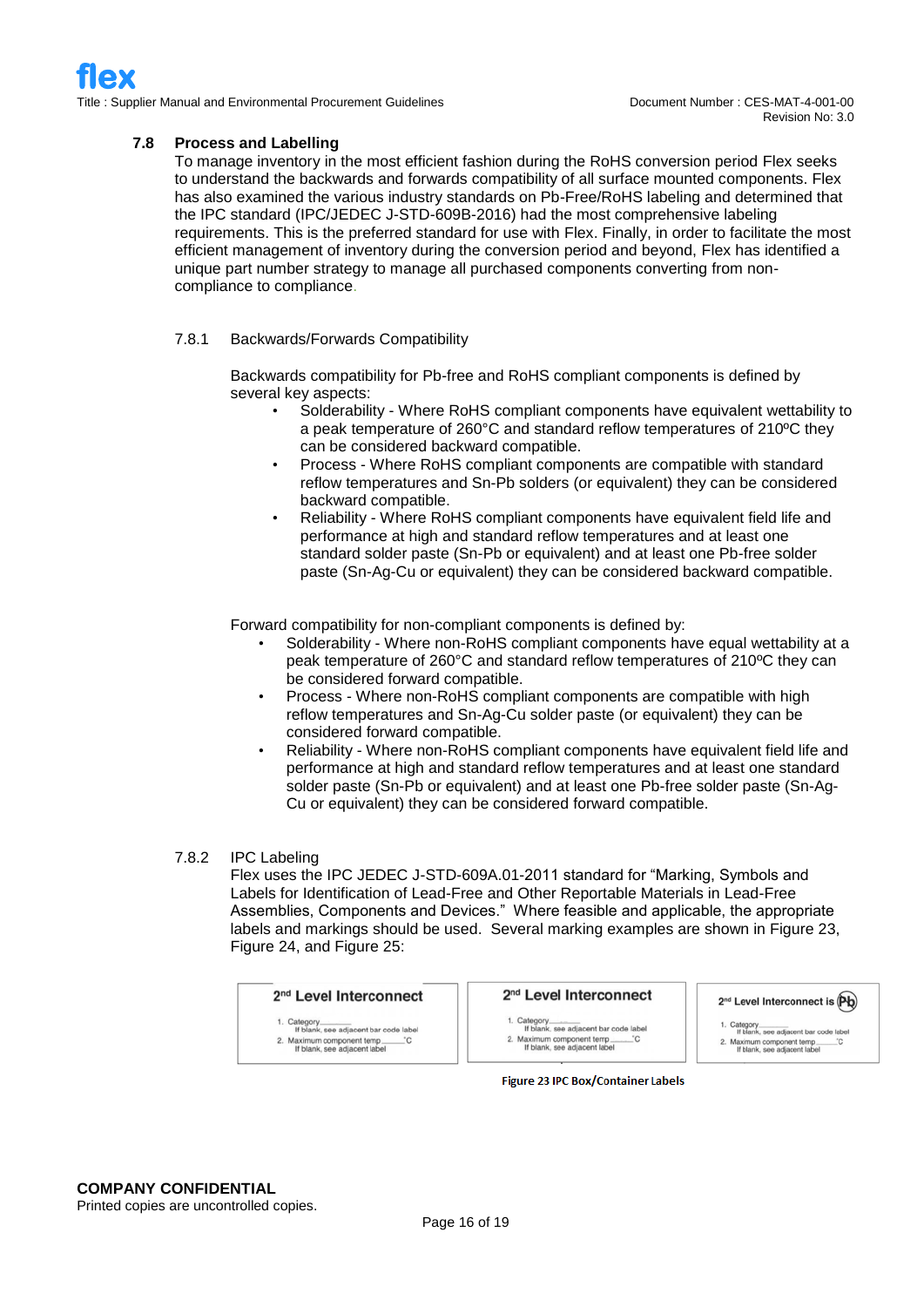$Q^2$   $e^2$  $_{\rm (e2)}$  $(e2)$ 



Revision No: 3.0

**Figure 24 IPC Component Marking** 

**Figure 25 IPC PCB Marking** 

Key elements shown in Figure 25:

Note: The box is for reference and is not required in the mark.

- **A** –This mark is used to designate if a PCB contains no Halogens. If this mark is NOT present the PCB is assumed to contain Halogens.
- **B** –This mark is used to indicate the Pb-free plating category used. If this mark is not present the PCB is assumed to have a Sn-Pb plating. Categories: e1 – SnAgCu; e2 – Other Sn alloys (ie. SnCu, SnAg, SnAgCuX, etc) (No Bi or Zn); e3 – Sn; e4 – Precious metals (ie. Ag, Au, NiPd, NiPdAu, but no Sn); e5 – SnZn, SnZnX (no Bi); e6 – Contains Bi; e7 – Low temperature solder (<150 degree C) containing indium but no bismuth.
- **C** This mark is used to indicate the resin used for the PCB (ER Epoxy Resin, UR – Urethane Resin, AR – Acrylic Resin, SR – Silicone Resin, XY – Parylene)

#### **7.9 Part number Requirements**

To facilitate the most effective inventory management during the RoHS transition, Flex Part Number requirements are:

- Uniqueness: RoHS compliant and non-compliant part numbers MUST BE UNIQUE. It is not permissible to deliver a component in a compliant and non-compliant configuration with identical part numbers.
- Date Codes: Flex has no production system to track components by date code. Using date codes to differentiate compliant and non-compliant components IS NOT PERMISSIBLE.
- Format: Flex has no requirement on the format of compliant part numbers, if they are distinct from non-compliant numbers. Unique numbers, prefixes, extensions, or other methods are all considered acceptable.

#### **8.0 RESPONSIBILITY**

- 8.1 Suppliers are responsible for ensuring the compliance and accuracy of composition information for their components they supply to Flex.
- 8.2 Failure to provide information or providing inaccurate information MAY result in removal of supplier components from approved Bill of Materials (BoMs) and Approved Vendor Lists (AVLs).
- 8.3 Documentation is the key to ODM environmental compliance. ODM components WITHOUT some form of documented compliance ARE NOT CONSIDERED COMPLIANT.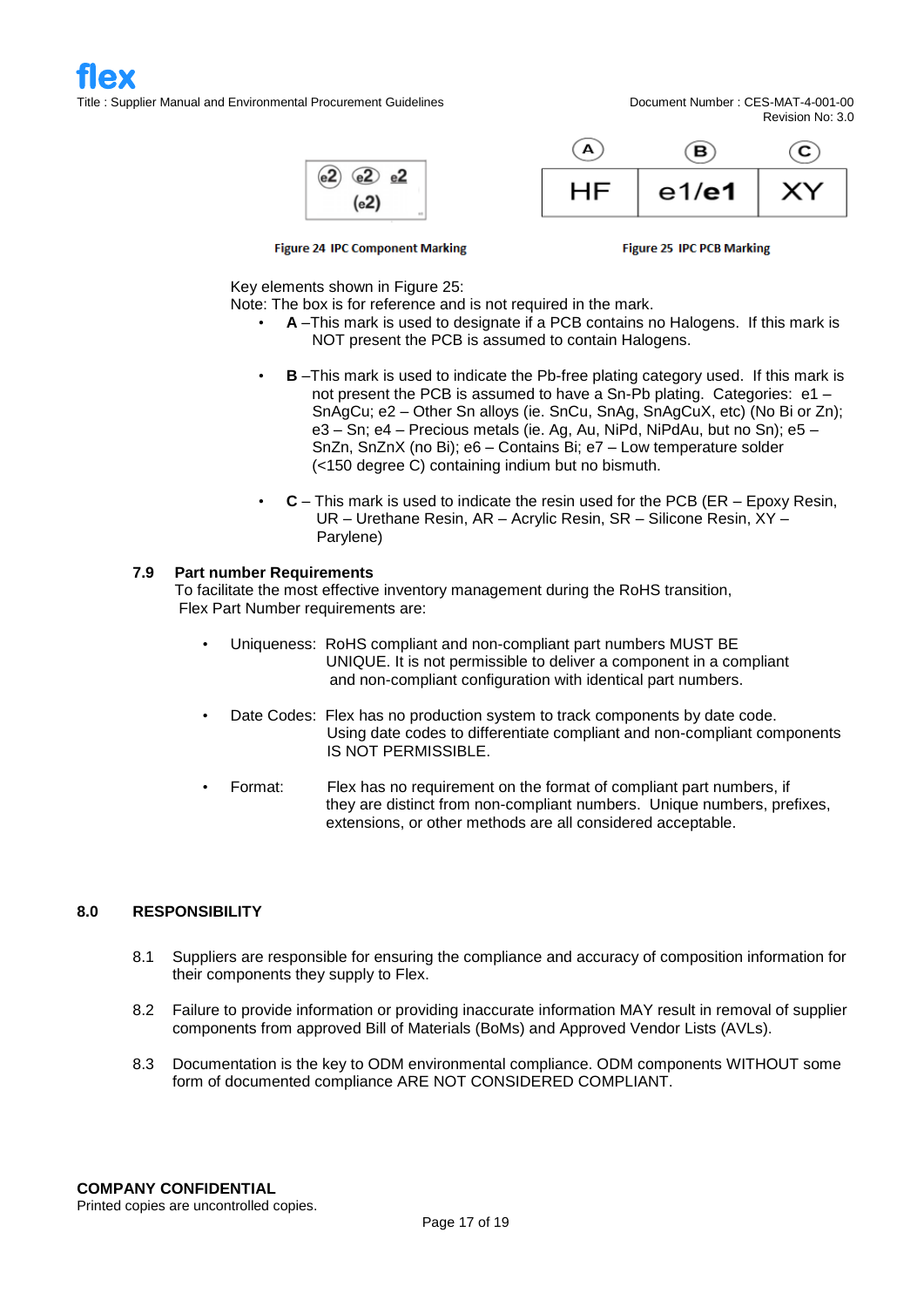#### **9.0 RECORD RETENTION REQUIREMENT**

| <b>No</b> | Record                                     | <b>Retention</b><br><b>Period</b> | <b>Storage</b><br>Location                   | <b>Protection</b>                              | <b>Retrieval</b>                            | <b>Disposition</b>                          |  |
|-----------|--------------------------------------------|-----------------------------------|----------------------------------------------|------------------------------------------------|---------------------------------------------|---------------------------------------------|--|
| ι.        | Environment<br>al<br>Compliance<br>Records | 10 Years                          | Electronic / Hard<br>Copies As<br>Applicable | As Per<br>Internal<br>Applicable<br>Procedures | As Per Internal<br>Applicable<br>Procedures | As Per Internal<br>Applicable<br>Procedures |  |

(Note: This section is Mandatory if this Policy/Process/or Procedure is related to or leads to the generation of records.)

#### **10.0 APPENDICES**

#### **Appendix A – Design for Environment Plastics**

#### **Plastics Selection**

- Reduce the number / types of plastics used
- Mark/ identify plastic parts to facilitate sorting, reuse and recycling
- Avoid plated plastic parts e.g. use metal can's for EMC (preferred)
- Avoid secondary finished such as paints, coating, plating e.g. painted plastic, use molded in colors and finishes
- Use readily recyclable thermoplastics
- Eliminate or minimize contamination of one material with another
- If contamination unavoidable, ensure dissimilar material are easily separable
- Choose plasticizers and coloring agents in plastics with consideration of environmental impact. Single color preferred for plastics.

| <b>Recommended Marking Examples</b>                     |                                                        |  |  |  |  |  |  |
|---------------------------------------------------------|--------------------------------------------------------|--|--|--|--|--|--|
| Part consists of                                        | <b>Marking</b>                                         |  |  |  |  |  |  |
| <b>PVC</b>                                              | >PVC<                                                  |  |  |  |  |  |  |
|                                                         | commercial grade name "resin" or material<br>code name |  |  |  |  |  |  |
| ABS-PC alloy or blend                                   | >ABS+PC<                                               |  |  |  |  |  |  |
|                                                         | commercial grade name "resin" or material<br>code name |  |  |  |  |  |  |
| Polyethylene Terephthalate (PET)-                       | >(PET+PPSU)-GF20<                                      |  |  |  |  |  |  |
| Polyphenylene Sulfone (PPSU) blend, 20%<br>glass filled | commercial grade name "resin" or material<br>code name |  |  |  |  |  |  |
| <b>Preferred Labelling Techniques</b>                   |                                                        |  |  |  |  |  |  |
| <b>Preferability</b>                                    | <b>Method</b>                                          |  |  |  |  |  |  |
| <b>Most</b>                                             | Molded-in                                              |  |  |  |  |  |  |
|                                                         | Laser inscribing                                       |  |  |  |  |  |  |
|                                                         | Compatible label                                       |  |  |  |  |  |  |
|                                                         | Pad printing                                           |  |  |  |  |  |  |
| Least                                                   | Label of non-compatible material                       |  |  |  |  |  |  |